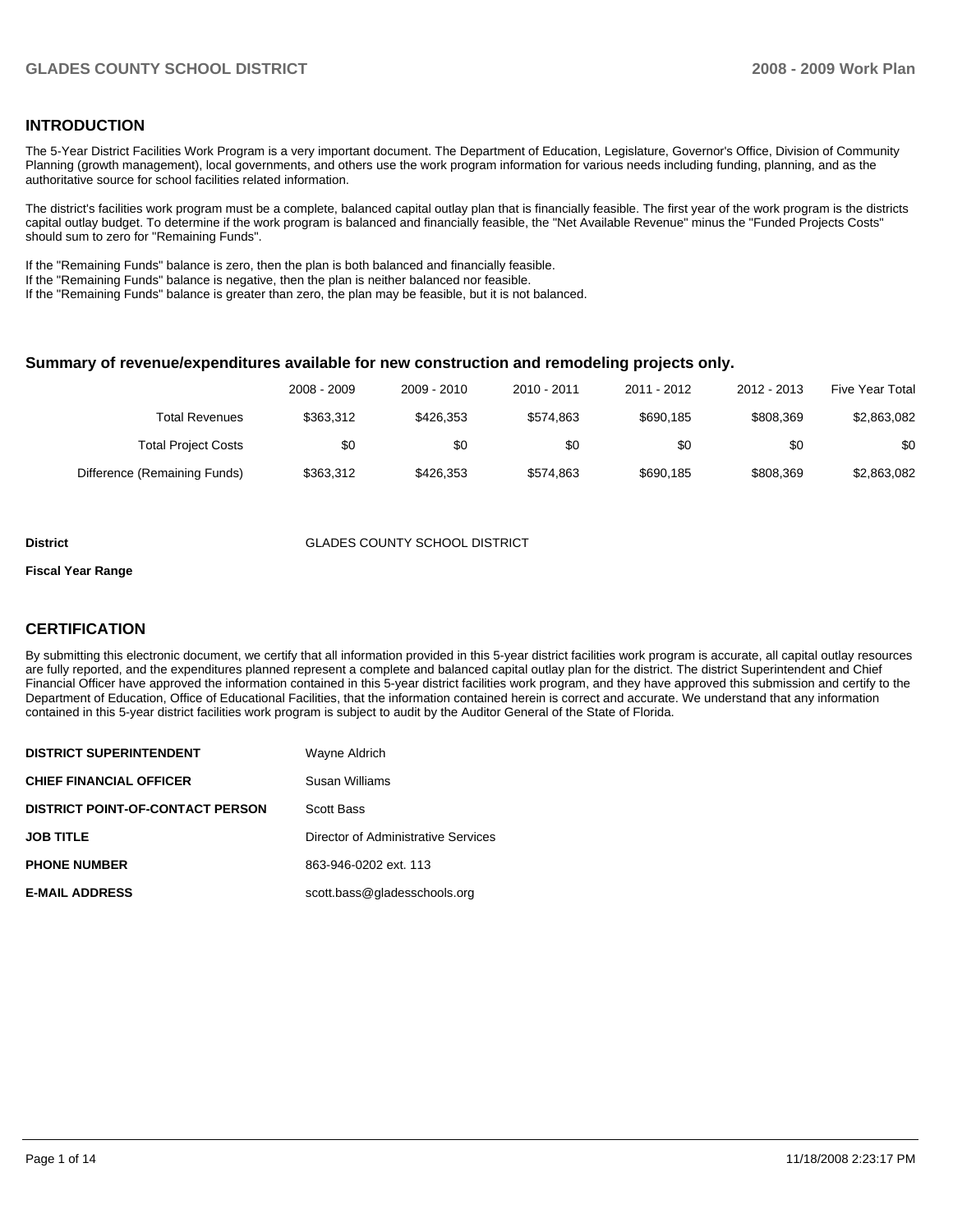# **Expenditures**

#### **Expenditure for Maintenance, Repair and Renovation from 2-Mills and PECO**

Annually, prior to the adoption of the district school budget, each school board must prepare a tentative district facilities work program that includes a schedule of major repair and renovation projects necessary to maintain the educational and ancillary facilities of the district.

| Item                                                                                                                                                     | 2008 - 2009<br><b>Actual Budget</b>                    | $2009 - 2010$<br>Projected | 2010 - 2011<br>Projected | 2011 - 2012<br>Projected | 2012 - 2013<br>Projected | <b>Total</b> |  |  |  |  |  |
|----------------------------------------------------------------------------------------------------------------------------------------------------------|--------------------------------------------------------|----------------------------|--------------------------|--------------------------|--------------------------|--------------|--|--|--|--|--|
| <b>HVAC</b>                                                                                                                                              | \$5.000                                                | \$25.000                   | \$25,000                 | \$40,000                 | \$20,000                 | \$115,000    |  |  |  |  |  |
| MOORE HAVEN ELEMENTARY, MOORE HAVEN MIDDLE/SENIOR HIGH<br>Locations:                                                                                     |                                                        |                            |                          |                          |                          |              |  |  |  |  |  |
| Flooring                                                                                                                                                 | \$2,000                                                | \$5,000                    | \$15,000                 | \$5,000                  | \$10,000                 | \$37,000     |  |  |  |  |  |
| Locations:                                                                                                                                               | MOORE HAVEN ELEMENTARY, MOORE HAVEN MIDDLE/SENIOR HIGH |                            |                          |                          |                          |              |  |  |  |  |  |
| Roofing                                                                                                                                                  | \$55,000                                               | \$90.000                   | \$90,000                 | \$35,000                 | \$40,000                 | \$310,000    |  |  |  |  |  |
| Locations: MOORE HAVEN ELEMENTARY, MOORE HAVEN MIDDLE/SENIOR HIGH                                                                                        |                                                        |                            |                          |                          |                          |              |  |  |  |  |  |
| Safety to Life                                                                                                                                           | \$3,000                                                | \$3,000                    | \$10,000                 | \$3,000                  | \$3,000                  | \$22,000     |  |  |  |  |  |
| MOORE HAVEN ELEMENTARY, MOORE HAVEN MIDDLE/SENIOR HIGH, WEST GLADES ELEMENTARY<br>Locations:                                                             |                                                        |                            |                          |                          |                          |              |  |  |  |  |  |
| Fencing                                                                                                                                                  | \$0                                                    | \$5,000                    | \$0                      | \$5,000                  | \$5,000                  | \$15,000     |  |  |  |  |  |
| GLADES SUPERINTENDENT'S OFFICE, MOORE HAVEN ELEMENTARY, MOORE HAVEN MIDDLE/SENIOR HIGH, TRANSPORTATION<br>Locations:<br>FACILITY, WEST GLADES ELEMENTARY |                                                        |                            |                          |                          |                          |              |  |  |  |  |  |
| Parking                                                                                                                                                  | \$5,000                                                | \$0                        | \$5,000                  | \$5,000                  | \$5,000                  | \$20.000     |  |  |  |  |  |
| GLADES SUPERINTENDENT'S OFFICE, MOORE HAVEN ELEMENTARY, MOORE HAVEN MIDDLE/SENIOR HIGH, WEST GLADES<br>Locations:<br><b>ELEMENTARY</b>                   |                                                        |                            |                          |                          |                          |              |  |  |  |  |  |
| Electrical                                                                                                                                               | \$2,500                                                | \$10,000                   | \$10,000                 | \$10,000                 | \$10,000                 | \$42,500     |  |  |  |  |  |
| GLADES SUPERINTENDENT'S OFFICE, MOORE HAVEN ELEMENTARY, MOORE HAVEN MIDDLE/SENIOR HIGH, WEST GLADES<br>Locations:<br><b>ELEMENTARY</b>                   |                                                        |                            |                          |                          |                          |              |  |  |  |  |  |
| Fire Alarm                                                                                                                                               | \$5,000                                                | \$5,000                    | \$7,500                  | \$15,000                 | \$10,000                 | \$42,500     |  |  |  |  |  |
| Locations: MOORE HAVEN ELEMENTARY, MOORE HAVEN MIDDLE/SENIOR HIGH, WEST GLADES ELEMENTARY                                                                |                                                        |                            |                          |                          |                          |              |  |  |  |  |  |
| Telephone/Intercom System                                                                                                                                | \$3,000                                                | \$5,000                    | \$5,000                  | \$5,000                  | \$5,000                  | \$23,000     |  |  |  |  |  |
| Locations: GLADES SUPERINTENDENT'S OFFICE, MOORE HAVEN ELEMENTARY, MOORE HAVEN MIDDLE/SENIOR HIGH, TRANSPORTATION<br>FACILITY, WEST GLADES ELEMENTARY    |                                                        |                            |                          |                          |                          |              |  |  |  |  |  |
| <b>Closed Circuit Television</b>                                                                                                                         | \$2,000                                                | \$3,000                    | \$3,000                  | \$3,000                  | \$3,000                  | \$14,000     |  |  |  |  |  |
| Locations: MOORE HAVEN ELEMENTARY, MOORE HAVEN MIDDLE/SENIOR HIGH                                                                                        |                                                        |                            |                          |                          |                          |              |  |  |  |  |  |
| Paint                                                                                                                                                    | \$8,000                                                | \$8,000                    | \$8,000                  | \$8,000                  | \$8,000                  | \$40,000     |  |  |  |  |  |
| GLADES SUPERINTENDENT'S OFFICE, MOORE HAVEN ELEMENTARY, MOORE HAVEN MIDDLE/SENIOR HIGH, WEST GLADES<br>Locations:<br><b>ELEMENTARY</b>                   |                                                        |                            |                          |                          |                          |              |  |  |  |  |  |
| Maintenance/Repair                                                                                                                                       | \$0                                                    | \$0                        | \$0                      | \$0                      | \$0                      | \$0          |  |  |  |  |  |
| Locations: No Locations for this expenditure.                                                                                                            |                                                        |                            |                          |                          |                          |              |  |  |  |  |  |
| <b>Sub Total:</b>                                                                                                                                        | \$90,500                                               | \$159,000                  | \$178,500                | \$134,000                | \$119,000                | \$681,000    |  |  |  |  |  |

| <b>PECO</b><br>Maintenance<br>∘ Expenditures<br>└─ | \$90.297 | \$108,440 | $\overline{\phantom{a}}$<br>∼<br>\$145.132 | ↑ ィ ⌒ →<br>7.285 l<br>، ن ن | \$136.806 | റലി<br>0.017<br>.<br>30 I<br>. 900 |
|----------------------------------------------------|----------|-----------|--------------------------------------------|-----------------------------|-----------|------------------------------------|
|----------------------------------------------------|----------|-----------|--------------------------------------------|-----------------------------|-----------|------------------------------------|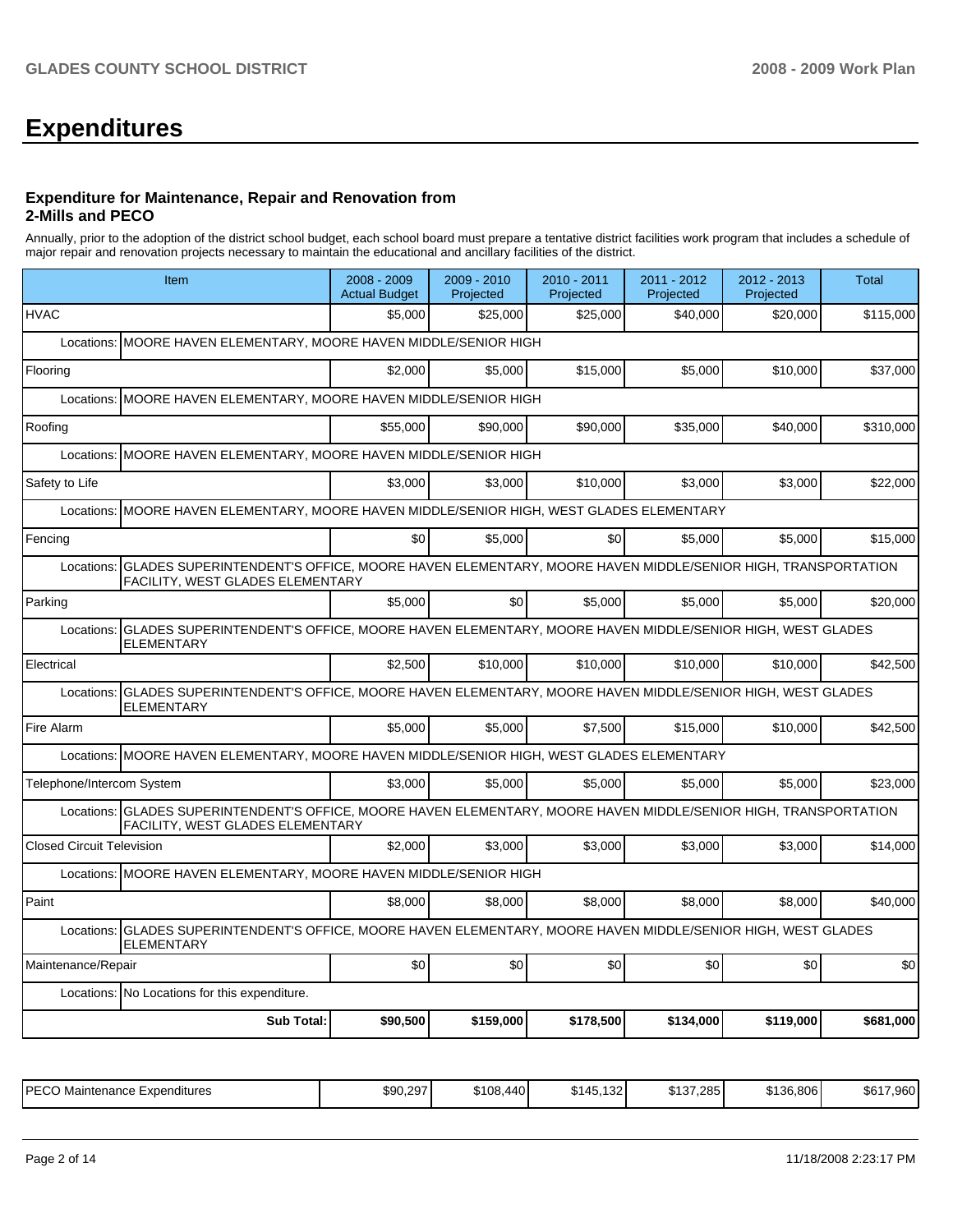| <b>Two Mill</b><br>\$203<br>\$50,560<br>Total:<br>Sub | (S3.2)<br>\$33,368 | (S17)<br>285)<br>(306)<br>\$63,040 |
|-------------------------------------------------------|--------------------|------------------------------------|
|-------------------------------------------------------|--------------------|------------------------------------|

No items have been specified.

| Total: | \$90,500 | \$159,000 | \$178.500 | 4.000 <sup>1</sup><br>**^<br>. . 34 . | 19.0001<br>\$110 | \$681<br>1.000' |
|--------|----------|-----------|-----------|---------------------------------------|------------------|-----------------|

#### **Local Two Mill Expenditure For Maintenance, Repair and Renovation**

Anticipated expenditures expected from local funding sources over the years covered by the current work plan.

| <b>Item</b>                             | 2008 - 2009<br><b>Actual Budget</b> | $2009 - 2010$<br>Projected | $2010 - 2011$<br>Projected | 2011 - 2012<br>Projected | $2012 - 2013$<br>Projected | Total       |
|-----------------------------------------|-------------------------------------|----------------------------|----------------------------|--------------------------|----------------------------|-------------|
| Remaining Maint and Repair from 2 Mills | \$203                               | \$50,560                   | \$33,368                   | (\$3,285)                | (\$17,806)                 | \$63,040    |
| Maintenance/Repair Salaries             | \$0                                 | \$0                        | \$0                        | \$0                      | \$0                        | \$0         |
| School Bus Purchases                    | \$0                                 | \$160,000                  | \$80,000                   | \$80,000                 | \$0                        | \$320,000   |
| Other Vehicle Purchases                 | \$0                                 | \$0                        | \$0                        | \$0                      | \$0                        | \$0         |
| Capital Outlay Equipment                | \$60,000                            | \$60,000                   | \$60,000                   | \$60,000                 | \$60,000                   | \$300,000   |
| Rent/Lease Payments                     | \$0                                 | \$0                        | \$0                        | \$0                      | \$0                        | \$0         |
| <b>COP Debt Service</b>                 | \$0                                 | \$0                        | \$0                        | \$0                      | \$0                        | \$0         |
| Rent/Lease Relocatables                 | \$0                                 | \$0                        | \$0                        | \$0                      | \$0                        | \$0         |
| <b>Environmental Problems</b>           | \$0                                 | \$0                        | \$0                        | \$0                      | \$0                        | \$0         |
| ls.1011.14 Debt Service                 | \$300,000                           | \$0                        | \$0                        | \$0                      | \$0                        | \$300,000   |
| Special Facilities Account              | \$0                                 | \$0                        | \$0                        | \$0                      | \$0                        | \$0         |
| MHHS Gym/Media center project           | \$0                                 | \$6,000,000                | \$0                        | \$0                      | \$0                        | \$6,000,000 |
| <b>Local Expenditure Totals:</b>        | \$360,203                           | \$6,270,560                | \$173,368                  | \$136,715                | \$42,194                   | \$6,983,040 |

# **Revenue**

#### **2 Mill Revenue Source**

Schedule of Estimated Capital Outlay Revenue from each currently approved source which is estimated to be available for expenditures on the projects included in the tentative district facilities work program. All amounts are NET after considering carryover balances, interest earned, new COP's, 1011.14 and 1011.15 loans, etc. Districts cannot use 2-Mill funds for salaries except for those explicitly associated with maintenance/repair projects. (1011.71 (5), F.S.)

| <b>Item</b>                                                                       | Fund | $2008 - 2009$<br><b>Actual Value</b> | $2009 - 2010$<br>Projected | $2010 - 2011$<br>Projected | $2011 - 2012$<br>Projected | $2012 - 2013$<br>Projected | Total           |
|-----------------------------------------------------------------------------------|------|--------------------------------------|----------------------------|----------------------------|----------------------------|----------------------------|-----------------|
| (1) Non-exempt property<br>lassessed valuation                                    |      | \$738,138,774                        | \$739,601,015              | \$802,883,821              | \$895,312,378              | \$944,566,796              | \$4,120,502,784 |
| $(2)$ The Millege projected for<br>discretionary capital outlay per<br>ls.1011.71 |      | 0.75                                 | 0.75                       | 0.75                       | 0.75                       | 0.75                       |                 |
| $(3)$ Full value of the 2-Mill<br>discretionary capital outlay per<br>ls.1011.71  |      | \$1,227,156                          | \$1,229,587                | \$1,334,794                | \$1,488,457                | \$1,570,342                | \$6,850,336     |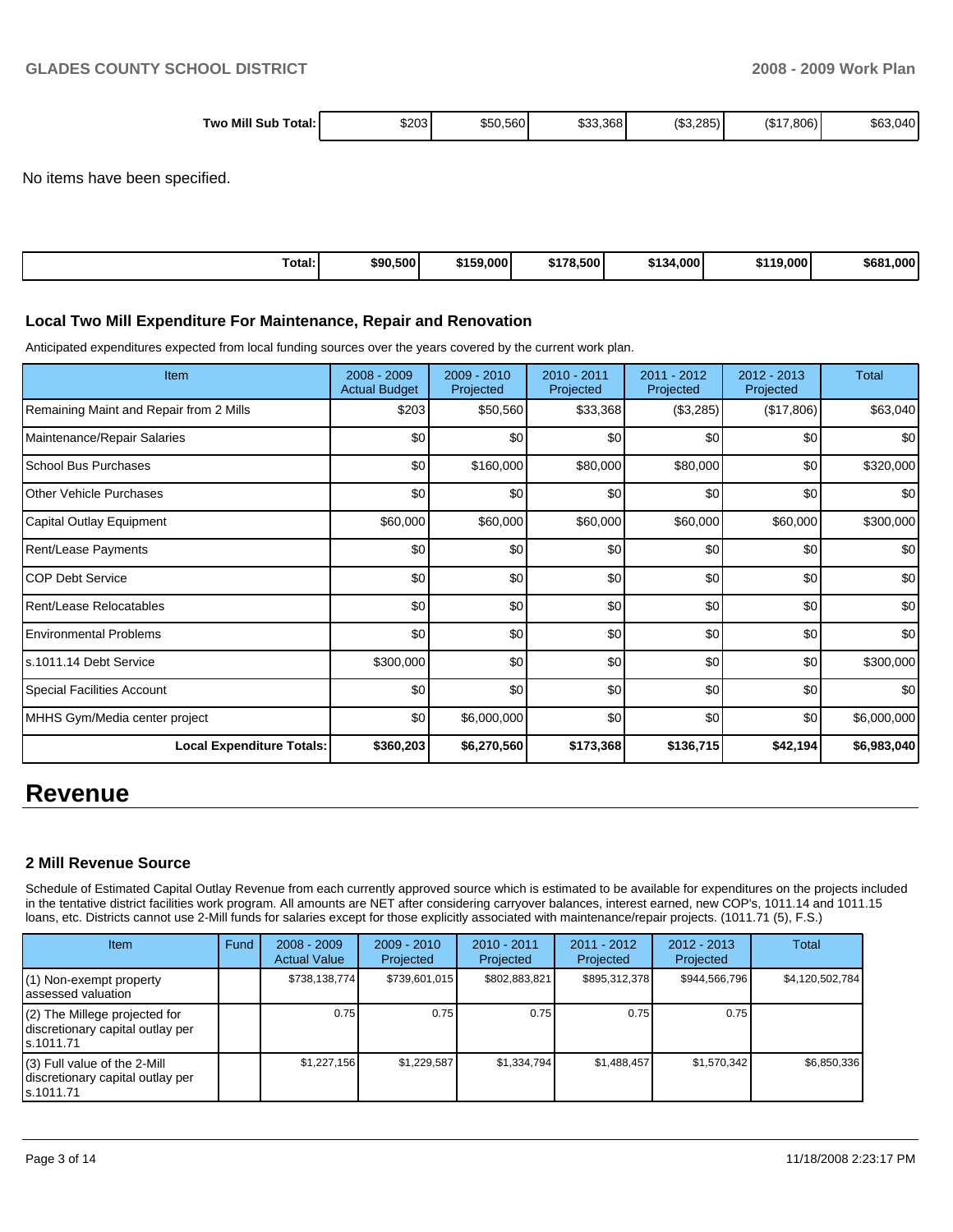| I(4) Value of the portion of the 2-<br>Mills ACTUALLY levied | 370 | \$525.924 | \$526,966 | \$572.055 | \$637.910 | \$673,004 | \$2,935,859 |
|--------------------------------------------------------------|-----|-----------|-----------|-----------|-----------|-----------|-------------|
| $(5)$ Difference of lines (3) and (4)                        |     | \$701.232 | \$702,621 | \$762.739 | \$850.547 | \$897,338 | \$3,914,477 |

## **PECO Revenue Source**

The figure in the row designated "PECO Maintenance" will be subtracted from funds available for new construction because PECO maintenance dollars cannot be used for new construction.

| Item                                  | Fund         | $2008 - 2009$<br><b>Actual Budget</b> | $2009 - 2010$<br>Projected | $2010 - 2011$<br>Projected | 2011 - 2012<br>Projected | $2012 - 2013$<br>Projected | Total     |
|---------------------------------------|--------------|---------------------------------------|----------------------------|----------------------------|--------------------------|----------------------------|-----------|
| <b>IPECO New Construction</b>         | 340 <b>I</b> | \$27,644                              | \$0                        | \$6,229                    | \$19.043                 | \$7,612                    | \$60,528  |
| <b>IPECO Maintenance Expenditures</b> |              | \$90,297                              | \$108.440                  | \$145.132                  | \$137.285                | \$136.806                  | \$617,960 |
|                                       |              | \$117.941                             | \$108,440                  | \$151.361                  | \$156,328                | \$144,418                  | \$678,488 |

## **CO & DS Revenue Source**

Revenue from Capital Outlay and Debt Service funds.

| Item                                            | Fund             | $2008 - 2009$<br><b>Actual Budget</b> | $2009 - 2010$<br>Projected | $2010 - 2011$<br>Projected | $2011 - 2012$<br>Projected | $2012 - 2013$<br>Projected | Total     |
|-------------------------------------------------|------------------|---------------------------------------|----------------------------|----------------------------|----------------------------|----------------------------|-----------|
| CO & DS Cash Flow-through<br><b>Distributed</b> | 360 <sup>1</sup> | \$41,850                              | \$41,850                   | \$41.850                   | \$41.850                   | \$41,850                   | \$209,250 |
| CO & DS Interest on<br>Undistributed CO         | 360              | \$1,039                               | \$1,039                    | \$1,039                    | \$1.039                    | \$1,039                    | \$5,195   |
|                                                 |                  | \$42.889                              | \$42,889                   | \$42.889                   | \$42.889                   | \$42,889                   | \$214,445 |

#### **Fair Share Revenue Source**

All legally binding commitments for proportionate fair-share mitigation for impacts on public school facilities must be included in the 5-year district work program.

Nothing reported for this section.

#### **Sales Surtax Referendum**

Specific information about any referendum for a 1-cent or ½-cent surtax referendum during the previous year.

**Did the school district hold a surtax referendum during the past fiscal year 2007 - 2008?** No

#### **Additional Revenue Source**

Any additional revenue sources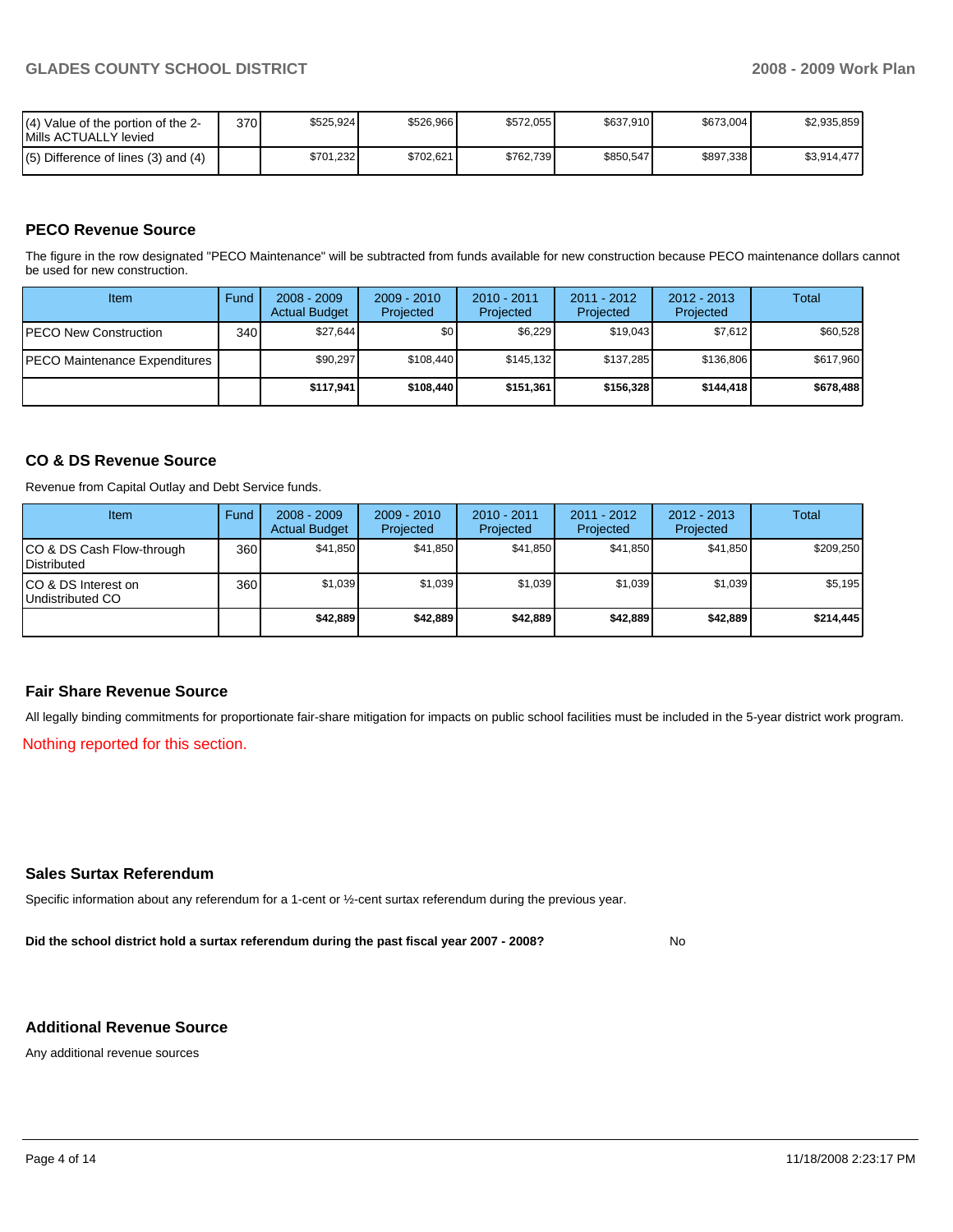# GLADES COUNTY SCHOOL DISTRICT **2008 - 2009 Work Plan**

| Item                                                                                                   | $2008 - 2009$<br><b>Actual Value</b> | $2009 - 2010$<br>Projected | 2010 - 2011<br>Projected | 2011 - 2012<br>Projected | 2012 - 2013<br>Projected | <b>Total</b> |
|--------------------------------------------------------------------------------------------------------|--------------------------------------|----------------------------|--------------------------|--------------------------|--------------------------|--------------|
| Proceeds from a s.1011.14/15 F.S. Loans                                                                | \$0                                  | \$0                        | \$0                      | \$0                      | \$0                      | \$0          |
| District Bonds - Voted local bond<br>referendum proceeds per s.9, Art VII<br><b>State Constitution</b> | \$0                                  | \$0                        | \$0                      | \$0                      | \$0                      | \$0          |
| Proceeds from Special Act Bonds                                                                        | \$0                                  | \$0                        | \$0                      | \$0                      | \$0                      | \$0          |
| Estimated Revenue from CO & DS Bond<br>Sale                                                            | \$0                                  | \$0                        | \$0                      | \$0                      | \$0                      | \$0          |
| Proceeds from Voted Capital<br>Improvements millage                                                    | \$0                                  | \$0                        | \$0                      | \$0                      | \$0                      | \$0          |
| Other Revenue for Other Capital Projects                                                               | \$0                                  | \$0                        | \$0                      | \$0                      | \$0                      | \$0          |
| Proceeds from 1/2 cent sales surtax<br>authorized by school board                                      | \$0                                  | \$0                        | \$0                      | \$0                      | \$0                      | \$0          |
| Proceeds from local governmental<br>infrastructure sales surtax                                        | \$0                                  | \$0                        | \$0                      | \$0                      | \$0                      | \$0          |
| Proceeds from Certificates of<br>Participation (COP's) Sale                                            | \$0                                  | \$0                        | \$0                      | \$0                      | \$0                      | \$0          |
| Classrooms First Bond proceeds amount<br>authorized in FY 1997-98                                      | \$124,558                            | \$124,558                  | \$124,558                | \$124,558                | \$124,558                | \$622,790    |
| <b>Classrooms for Kids</b>                                                                             | \$0                                  | \$0                        | \$0                      | \$0                      | \$0                      | \$0          |
| <b>District Equity Recognition</b>                                                                     | \$0                                  | \$0                        | \$0                      | \$0                      | \$0                      | \$0          |
| <b>Federal Grants</b>                                                                                  | \$0                                  | \$0                        | \$0                      | \$0                      | \$0                      | \$0          |
| Proportionate share mitigation (actual<br>cash revenue only, not in kind donations)                    | \$0                                  | \$0                        | \$0                      | \$0                      | \$0                      | \$0          |
| Impact fees received                                                                                   | \$0                                  | \$0                        | \$0                      | \$0                      | \$0                      | \$0          |
| Private donations                                                                                      | \$0                                  | \$0                        | \$0                      | \$0                      | \$0                      | \$0          |
| Grants from local governments or not-for-<br>profit organizations                                      | \$0                                  | \$0                        | \$0                      | \$0                      | \$0                      | \$0          |
| Interest, Including Profit On Investment                                                               | \$2,500                              | \$2,500                    | \$2,500                  | \$2,500                  | \$2,500                  | \$12,500     |
| Revenue from Bonds pledging proceeds<br>from 1 cent or 1/2 cent Sales Surtax                           | \$0                                  | \$0                        | \$0                      | \$0                      | \$0                      | \$0          |
| <b>Fund Balance Carried Forward</b>                                                                    | \$0                                  | \$0                        | \$0                      | \$0                      | \$0                      | \$0          |
| <b>Obligated Fund Balance Carried Forward</b>                                                          | \$0                                  | \$0                        | \$0                      | \$0                      | \$0                      | \$0          |
| <b>Special Facilities Account</b>                                                                      | \$0                                  | \$0                        | \$0                      | $$0$$                    | \$0                      | $\$0$        |
| One Cent - 1/2 Cent Sales Surtax Debt<br>Service                                                       | \$0                                  | \$0                        | \$0                      | \$0                      | \$0                      | \$0          |
| Capital Outlay Ioan                                                                                    | \$0                                  | \$6,000,000                | \$0                      | \$0                      | \$0                      | \$6,000,000  |
| <b>Subtotal</b>                                                                                        | \$127,058                            | \$6,127,058                | \$127,058                | \$127,058                | \$127,058                | \$6,635,290  |

# **Total Revenue Summary**

| Item Name                                              | $2008 - 2009$<br><b>Budget</b> | $2009 - 2010$<br>Projected | $2010 - 2011$<br>Projected | 2011 - 2012<br>Projected | $2012 - 2013$<br>Projected | <b>Five Year Total</b> |
|--------------------------------------------------------|--------------------------------|----------------------------|----------------------------|--------------------------|----------------------------|------------------------|
| Local Two Mill Discretionary Capital<br>Outlay Revenue | \$525.924                      | \$526,966                  | \$572.055                  | \$637.910                | \$673,004                  | \$2,935,859            |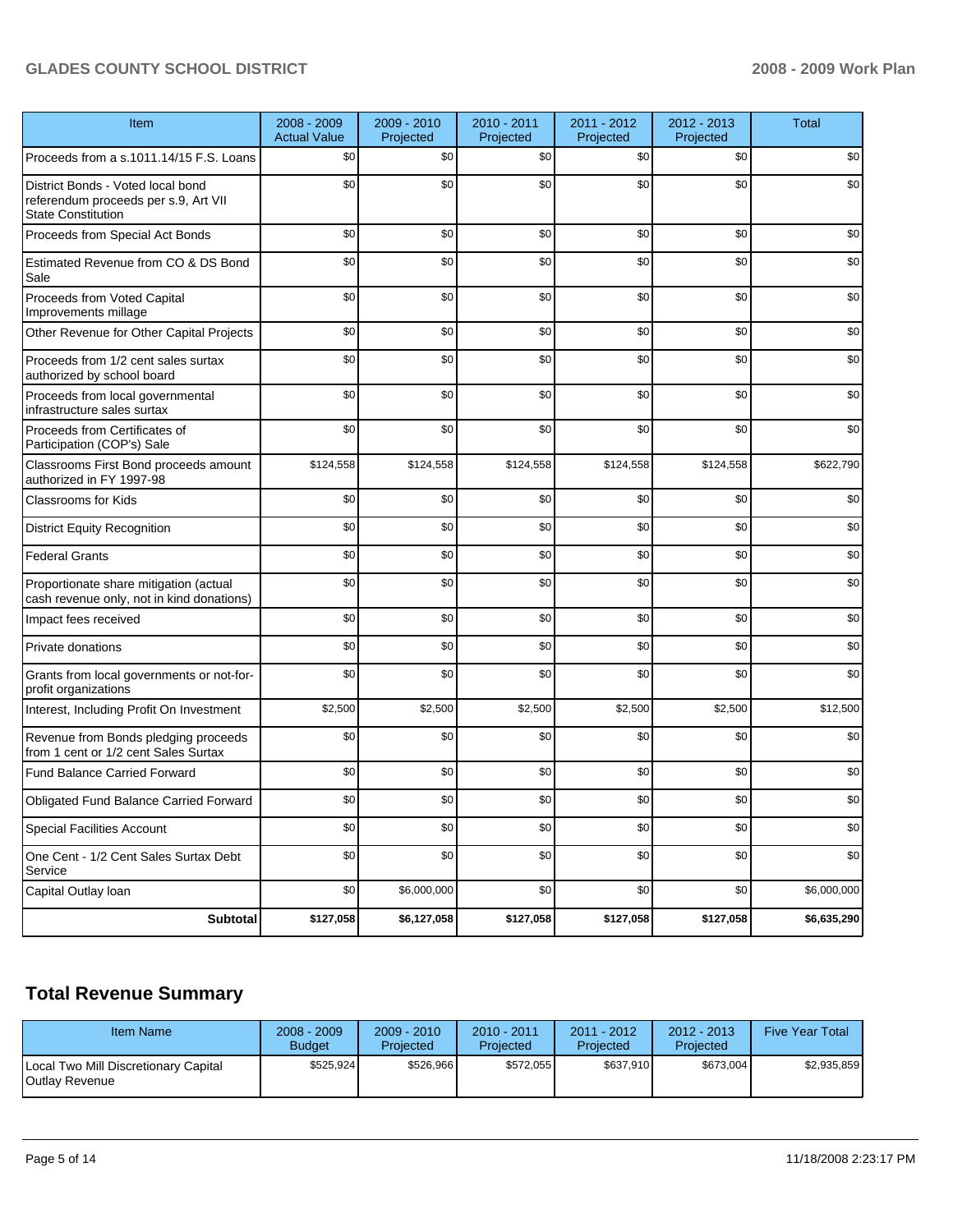# GLADES COUNTY SCHOOL DISTRICT **2008 - 2009 Work Plan**

| PECO and 2 Mill Maint and Other 2 Mill<br><b>Expenditures</b> | (\$360,203)                  | $(\$6,270,560)$          | (\$173,368)              | (\$136,715)                | (\$42,194)                 | (\$6,983,040)          |
|---------------------------------------------------------------|------------------------------|--------------------------|--------------------------|----------------------------|----------------------------|------------------------|
| <b>PECO Maintenance Revenue</b>                               | \$90,297                     | \$108,440                | \$145,132                | \$137,285                  | \$136,806                  | \$617,960              |
| <b>Available 2 Mill for New Construction</b>                  | \$165,721                    | (\$5,743,594)            | \$398,687                | \$501,195                  | \$630,810                  | (\$4,047,181)          |
|                                                               |                              |                          |                          |                            |                            |                        |
| <b>Item Name</b>                                              | 2008 - 2009<br><b>Budget</b> | 2009 - 2010<br>Projected | 2010 - 2011<br>Projected | $2011 - 2012$<br>Projected | $2012 - 2013$<br>Projected | <b>Five Year Total</b> |
| ICO & DS Revenue                                              | \$42,889                     | \$42,889                 | \$42,889                 | \$42,889                   | \$42,889                   | \$214,445              |
| <b>IPECO New Construction Revenue</b>                         | \$27,644                     | \$0 <sub>1</sub>         | \$6,229                  | \$19,043                   | \$7,612                    | \$60,528               |
| <b>I</b> Other/Additional Revenue                             | \$127,058                    | \$6,127,058              | \$127,058                | \$127,058                  | \$127,058                  | \$6,635,290            |
| <b>Total Additional Revenue</b>                               | \$197,591                    | \$6,169,947              | \$176,176                | \$188,990                  | \$177,559                  | \$6,910,263            |
| <b>Total Available Revenue</b>                                | \$363,312                    | \$426,353                | \$574,863                | \$690,185                  | \$808,369                  | \$2,863,082            |

# **Project Schedules**

# **Capacity Project Schedules**

A schedule of capital outlay projects necessary to ensure the availability of satisfactory classrooms for the projected student enrollment in K-12 programs. Nothing reported for this section.

| <b>Planned Cost:</b>     |  |  |  |
|--------------------------|--|--|--|
| <b>Student Stations:</b> |  |  |  |
| <b>Total Classrooms:</b> |  |  |  |
| Gross Sq Ft:             |  |  |  |

#### **Other Project Schedules**

Major renovations, remodeling, and additions of capital outlay projects that do not add capacity to schools.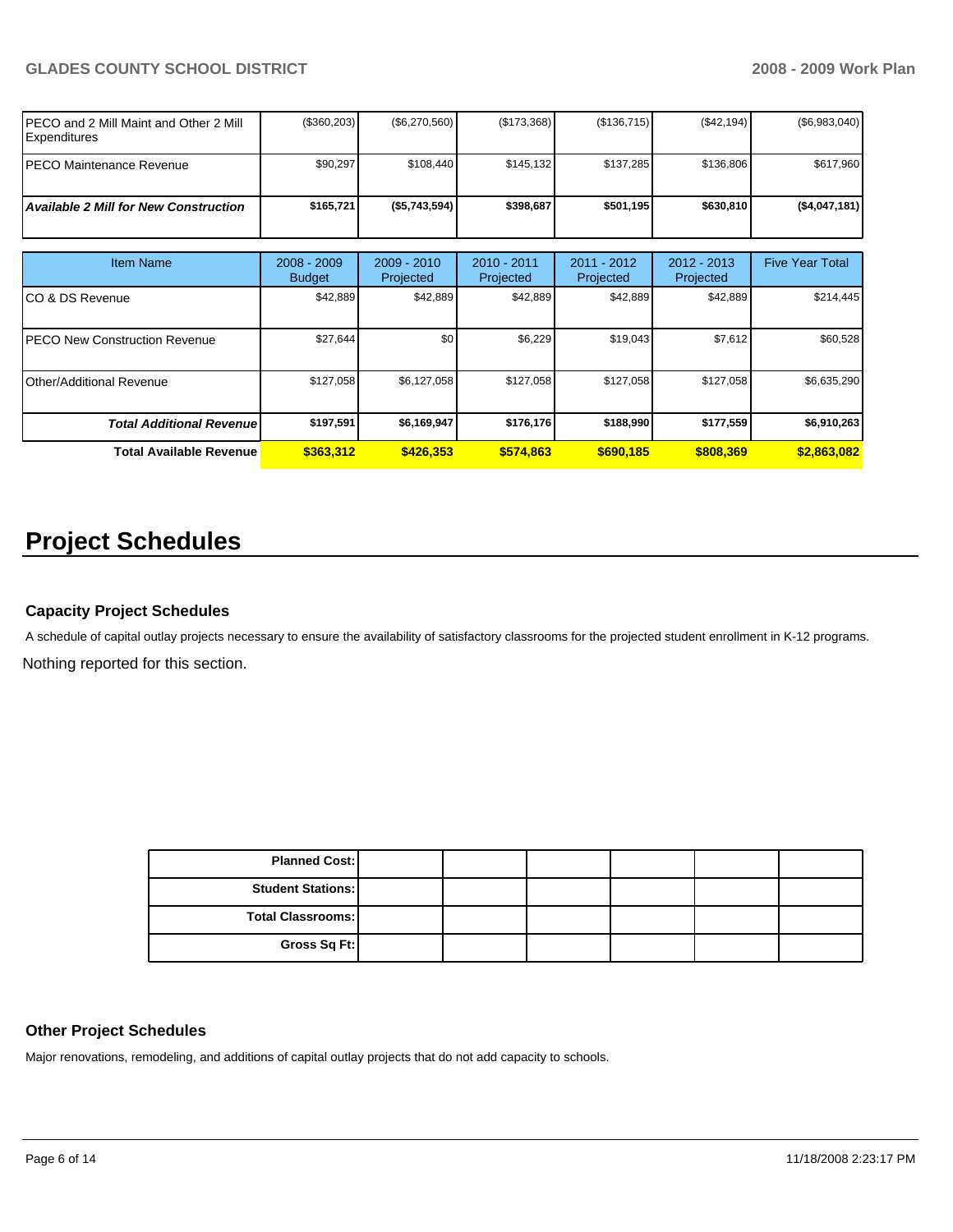| <b>Project Description</b> | Location                                   | $2008 - 2009$<br>Actual Budget | $2009 - 2010$<br>Projected | 2010 - 2011<br>Projected | 2011 - 2012<br>Projected | 2012 - 2013<br>Projected | <b>Total</b>   | Funded |
|----------------------------|--------------------------------------------|--------------------------------|----------------------------|--------------------------|--------------------------|--------------------------|----------------|--------|
| Gym/Media Center           | <b>IMOORE HAVEN</b><br>IMIDDLE/SENIOR HIGH | \$0                            | \$6,000,000                | \$0                      | \$0                      | \$0                      | \$6,000,000 No |        |
|                            |                                            | \$0                            | \$6,000,000                | \$0                      | \$0                      | \$0                      | \$6,000,000    |        |

# **Additional Project Schedules**

Any projects that are not identified in the last approved educational plant survey.

Nothing reported for this section.

# **Non Funded Growth Management Project Schedules**

Schedule indicating which projects, due to planned development, that CANNOT be funded from current revenues projected over the next five years.

Nothing reported for this section.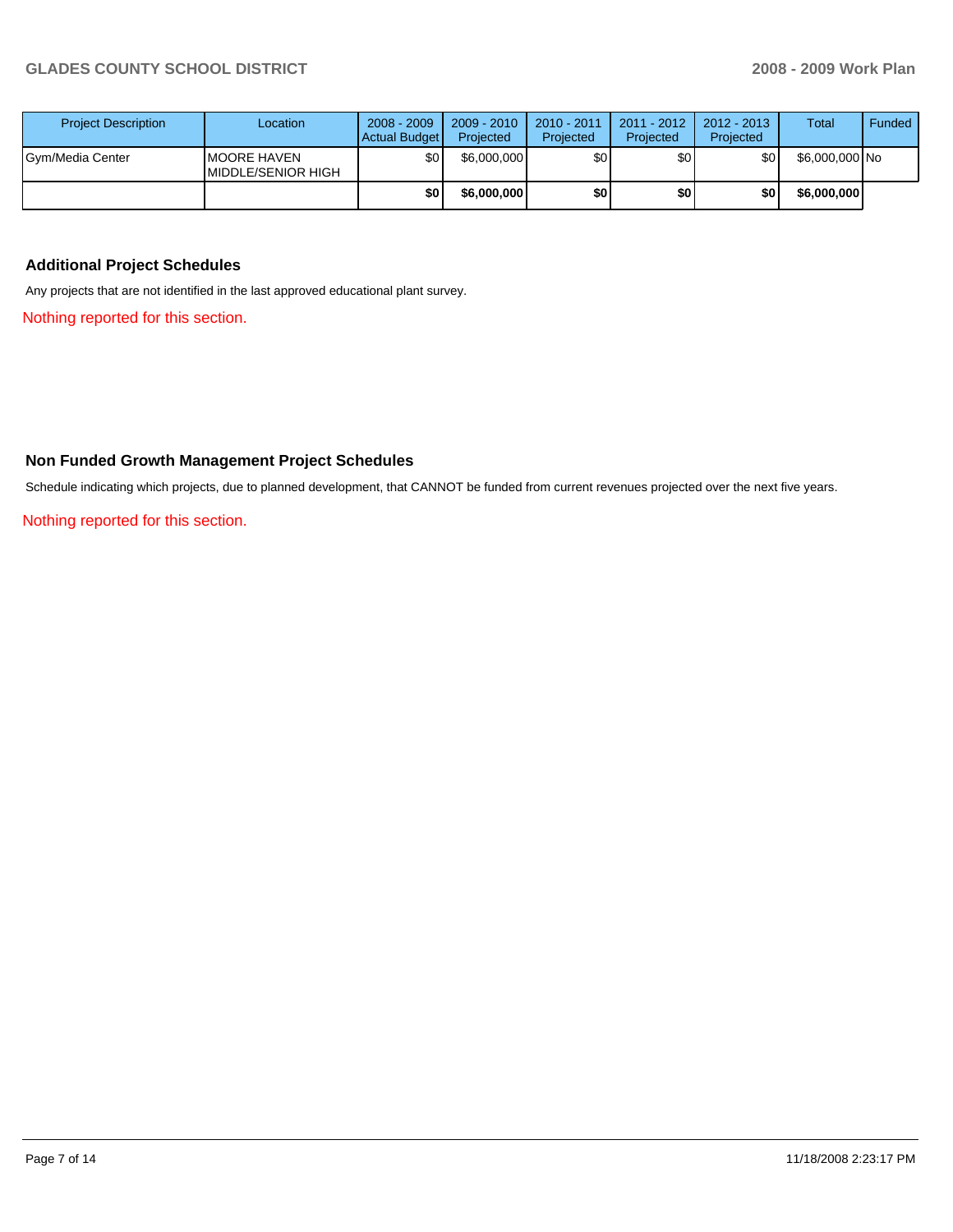# **Tracking**

# **Capacity Tracking**

| Location                            | $2008 -$<br>2009 Satis.<br>Stu. Sta. | Actual<br>$2008 -$<br><b>2009 FISH</b><br>Capacity | Actual<br>$2007 -$<br>2008<br><b>COFTE</b> | # Class<br><b>Rooms</b> | Actual<br>Average<br>$2008 -$<br>2009 Class<br><b>Size</b> | Actual<br>$2008 -$<br>2009<br><b>Utilization</b> | <b>New</b><br>Stu.<br>Capacity | <b>New</b><br>Rooms to<br>be<br>Added/Re<br>moved | Projected<br>$2012 -$<br>2013<br><b>COFTE</b> | Projected<br>$2012 -$<br>2013<br><b>Utilization</b> | Projected<br>$2012 -$<br>2013 Class<br><b>Size</b> |
|-------------------------------------|--------------------------------------|----------------------------------------------------|--------------------------------------------|-------------------------|------------------------------------------------------------|--------------------------------------------------|--------------------------------|---------------------------------------------------|-----------------------------------------------|-----------------------------------------------------|----------------------------------------------------|
| IMOORE HAVEN<br>IMIDDLE/SENIOR HIGH | 728                                  | 655                                                | 348                                        | 35                      | 10 <sup>1</sup>                                            | 53.00 %                                          |                                | 0                                                 | 400                                           | 61.00 %                                             | 11                                                 |
| IMOORE HAVEN<br>IELEMENTARY         | 604                                  | 604                                                | 425                                        | 34                      | 13 <sub>1</sub>                                            | 70.00 %                                          |                                |                                                   | 425                                           | 70.00 %                                             | 13                                                 |
| IBOOKER T<br>IWASHINGTON            |                                      |                                                    |                                            | $\Omega$                |                                                            | 0.00%                                            |                                |                                                   | 0                                             | 0.00%                                               | 0                                                  |
| <b>IWEST GLADES</b><br>IELEMENTARY  | 614                                  | 553                                                | 408                                        | 31                      | 13                                                         | 74.00 %                                          |                                | $\Omega$                                          | 442                                           | 80.00 %                                             | 14                                                 |
|                                     | 1,946                                | 1,812                                              | 1,181                                      | 100                     | 12                                                         | 65.18 %                                          |                                | 0                                                 | 1.267                                         | 69.92 %                                             | 13                                                 |

The COFTE Projected Total (1,267) for 2012 - 2013 must match the Official Forecasted COFTE Total (1,267 ) for 2012 - 2013 before this section can be completed. In the event that the COFTE Projected Total does not match the Official forecasted COFTE, then the Balanced Projected COFTE Table should be used to balance COFTE.

| Projected COFTE for 2012 - 2013 |       | Gra          |
|---------------------------------|-------|--------------|
| Elementary (PK-3)               | 517   |              |
| $Middle (4-8)$                  | 519   | Elemer       |
| High (9-12)                     | 231   | Middle       |
|                                 | 1,267 |              |
|                                 |       | h (9<br>High |

| <b>Grade Level Type</b> | <b>Balanced Projected</b><br>COFTE for 2012 - 2013 |
|-------------------------|----------------------------------------------------|
| Elementary (PK-3)       |                                                    |
| Middle (4-8)            |                                                    |
| High (9-12)             |                                                    |
|                         | 1,26                                               |

# **Relocatable Replacement**

Number of relocatable classrooms clearly identified and scheduled for replacement in the school board adopted financially feasible 5-year district work program.

| Location                               | $2008 - 2009$ | $2009 - 2010$ | $2010 - 2011$ | l - 2012<br>2011 | $2012 - 2013$ | Year 5 Total |
|----------------------------------------|---------------|---------------|---------------|------------------|---------------|--------------|
| <b>Total Relocatable Replacements:</b> |               |               |               |                  |               |              |

## **Charter Schools Tracking**

Information regarding the use of charter schools.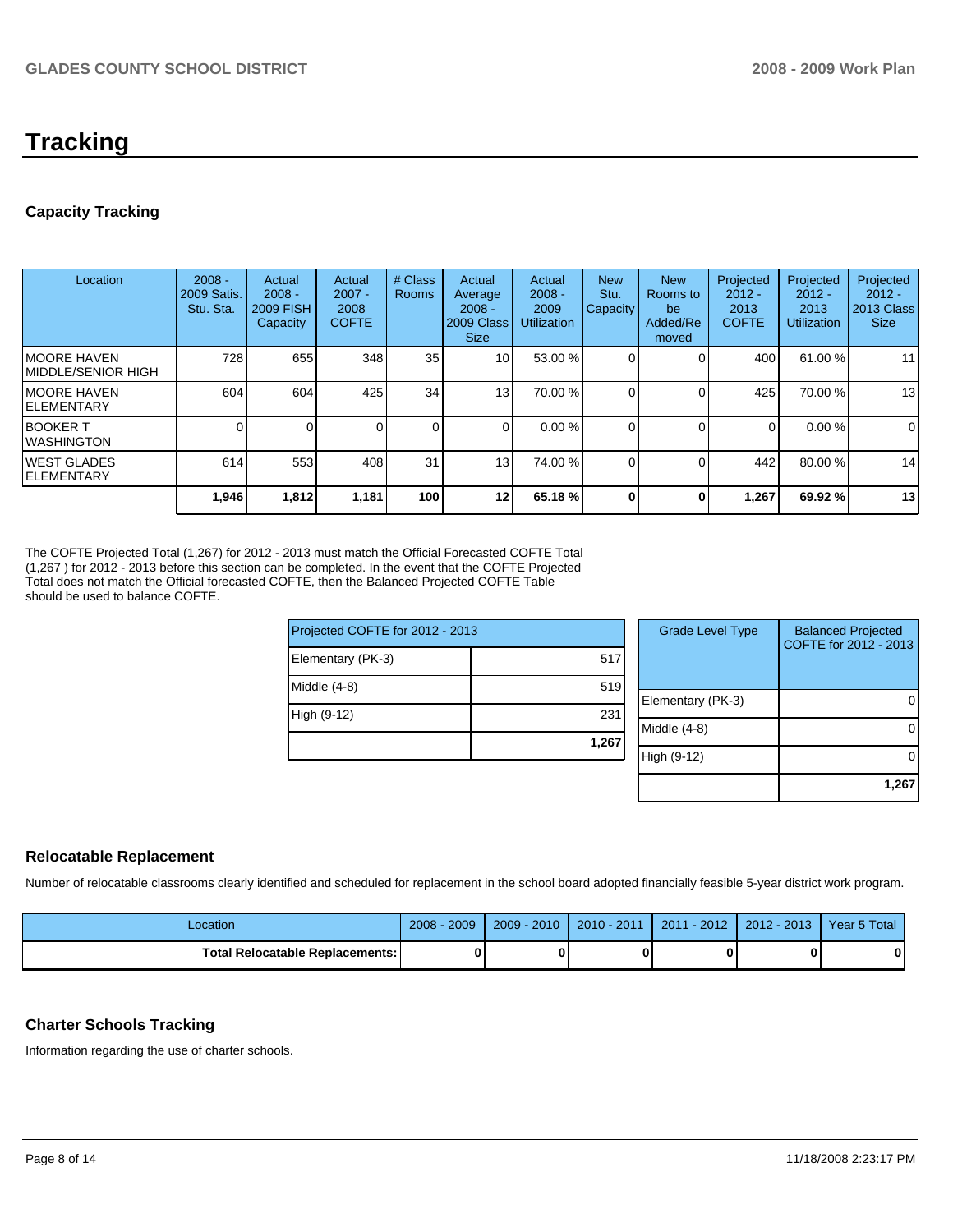| Location-Type | # Relocatable  <br>units or<br>permanent<br><b>classrooms</b> | Owner    | Year Started or<br>Scheduled | Student<br><b>Stations</b> | <b>Students</b><br>Enrolled | Years in<br>Contract | <b>Total Charter</b><br><b>Students</b><br>projected for<br>$2012 - 2013$ |
|---------------|---------------------------------------------------------------|----------|------------------------------|----------------------------|-----------------------------|----------------------|---------------------------------------------------------------------------|
| Brighton      |                                                               | 11 OTHER | 2007                         | 150                        | 164                         | 10                   | 150                                                                       |
|               | 11 <sup>1</sup>                                               |          |                              | 150                        | 164 l                       |                      | 150                                                                       |

# **Special Purpose Classrooms Tracking**

The number of classrooms that will be used for certain special purposes in the current year, by facility and type of classroom, that the district will, 1), not use for educational purposes, and 2), the co-teaching classrooms that are not open plan classrooms and will be used for educational purposes.

| School                                     | School Type | # of Elementary<br>K-3 Classrooms I | # of Middle 4-8<br><b>Classrooms</b> | # of High $9-12$<br><b>Classrooms</b> | # of $ESE$<br>Classrooms | # of Combo<br><b>Classrooms</b> | Total<br><b>Classrooms</b> |
|--------------------------------------------|-------------|-------------------------------------|--------------------------------------|---------------------------------------|--------------------------|---------------------------------|----------------------------|
| <b>IMOORE HAVEN MIDDLE/SENIOR</b><br>IHIGH | Educational |                                     |                                      |                                       |                          |                                 | 4                          |
| <b>IMOORE HAVEN ELEMENTARY</b>             | Educational |                                     |                                      |                                       |                          |                                 | 3                          |
| <b>IWEST GLADES ELEMENTARY</b>             | Educational |                                     |                                      |                                       |                          |                                 | $\mathcal{P}$              |
| <b>Total Educational Classrooms:</b>       |             |                                     |                                      |                                       |                          |                                 | 91                         |

| School                               | School Type | $\parallel$ # of Elementary $\parallel$ # of Middle 4-8 $\parallel$ # of High 9-12<br><b>IK-3 Classrooms I</b> | <b>Classrooms</b> | <b>Classrooms</b> | # of $ESE$<br><b>Classrooms</b> | # of Combo<br><b>Classrooms</b> | Total<br><b>Classrooms</b> |
|--------------------------------------|-------------|----------------------------------------------------------------------------------------------------------------|-------------------|-------------------|---------------------------------|---------------------------------|----------------------------|
| <b>Total Co-Teaching Classrooms:</b> |             |                                                                                                                | 0                 |                   |                                 | 0                               | 0                          |

#### **Infrastructure Tracking**

**Necessary offsite infrastructure requirements resulting from expansions or new schools. This section should include infrastructure information related to capacity project schedules and other project schedules (Section 4).** 

none

**Proposed location of planned facilities, whether those locations are consistent with the comprehensive plans of all affected local governments, and recommendations for infrastructure and other improvements to land adjacent to existing facilities. Provisions of 1013.33(12), (13) and (14) and 1013.36 must be addressed for new facilities planned within the 1st three years of the plan (Section 5).** 

none

**Consistent with Comp Plan?** Yes

#### **Net New Classrooms**

The number of classrooms, by grade level and type of construction, that were added during the last fiscal year.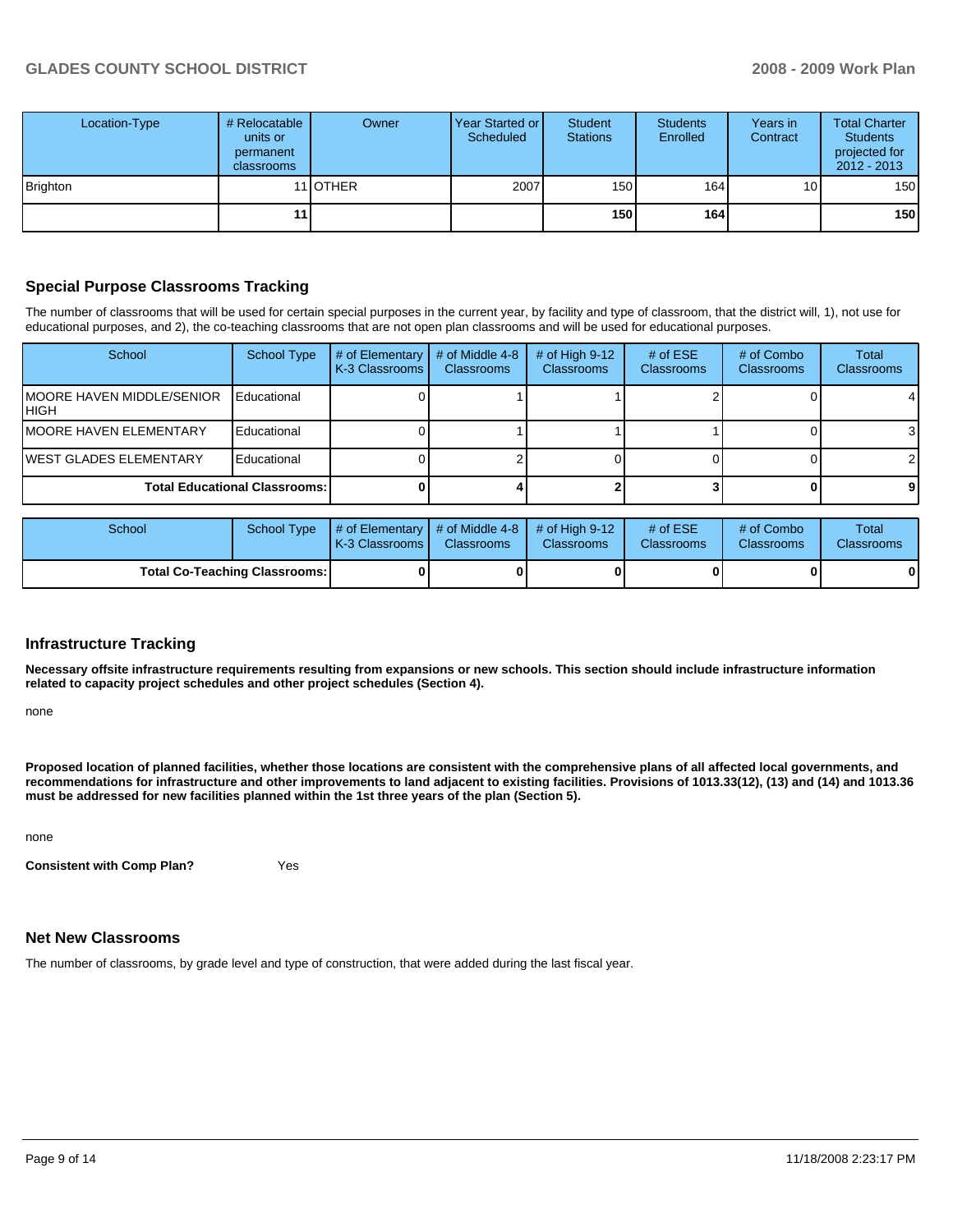| List the net new classrooms added in the 2007 - 2008 fiscal year.                                                                                       |                              |                            |                                |                                                                        | List the net new classrooms to be added in the 2008 - 2009 fiscal<br>year. |                            |                                |                        |
|---------------------------------------------------------------------------------------------------------------------------------------------------------|------------------------------|----------------------------|--------------------------------|------------------------------------------------------------------------|----------------------------------------------------------------------------|----------------------------|--------------------------------|------------------------|
| "Classrooms" is defined as capacity carrying classrooms that are added to increase<br>capacity to enable the district to meet the Class Size Amendment. |                              |                            |                                | Totals for fiscal year 2008 - 2009 should match totals in Section 15A. |                                                                            |                            |                                |                        |
| Location                                                                                                                                                | $2007 - 2008$ #<br>Permanent | $2007 - 2008$ #<br>Modular | $2007 - 2008$ #<br>Relocatable | 2007 - 2008<br>Total                                                   | $2008 - 2009$ #<br>Permanent                                               | $2008 - 2009$ #<br>Modular | $2008 - 2009$ #<br>Relocatable | $2008 - 2009$<br>Total |
| Elementary (PK-3)                                                                                                                                       |                              |                            |                                |                                                                        |                                                                            |                            |                                |                        |
| Middle (4-8)                                                                                                                                            |                              |                            |                                |                                                                        |                                                                            |                            |                                |                        |
| High (9-12)                                                                                                                                             |                              |                            |                                |                                                                        |                                                                            |                            |                                | 0                      |
|                                                                                                                                                         |                              |                            |                                |                                                                        |                                                                            |                            |                                |                        |

# **Relocatable Student Stations**

Number of students that will be educated in relocatable units, by school, in the current year, and the projected number of students for each of the years in the workplan.

| <b>Site</b>                            | $2008 - 2009$ | $2009 - 2010$ | $2010 - 2011$ | 2011 - 2012 | 2012 - 2013     | 5 Year Average |
|----------------------------------------|---------------|---------------|---------------|-------------|-----------------|----------------|
| <b>IMOORE HAVEN MIDDLE/SENIOR HIGH</b> |               | 10            | 10            | 10          | 10 <sub>1</sub> | 81             |
| IMOORE HAVEN ELEMENTARY                |               |               |               |             |                 | 81             |
| <b>IWEST GLADES ELEMENTARY</b>         |               |               |               |             |                 |                |
| <b>IBOOKER T WASHINGTON</b>            |               |               |               |             |                 |                |

| Totals for GLADES COUNTY SCHOOL DISTRICT          |      |       |       |           |       |       |
|---------------------------------------------------|------|-------|-------|-----------|-------|-------|
| Total students in relocatables by year.           | -41. | 10    | 10    | <b>10</b> | 10    | 16    |
| Total number of COFTE students projected by year. | .068 | 1.121 | 1.161 | 1.213     | 1.267 | 1.166 |
| Percent in relocatables by year.                  | 4 %  | $1\%$ | %     | l %l      | 1%    | 1 %   |

# **Leased Facilities Tracking**

Exising leased facilities and plans for the acquisition of leased facilities, including the number of classrooms and student stations, as reported in the educational plant survey, that are planned in that location at the end of the five year workplan.

| Location                        | # of Leased<br>Classrooms 2008 -<br>2009 | <b>FISH Student</b><br><b>Stations</b> | Owner | # of Leased<br>Classrooms 2012 - I<br>2013 | <b>FISH Student</b><br><b>Stations</b> |
|---------------------------------|------------------------------------------|----------------------------------------|-------|--------------------------------------------|----------------------------------------|
| IMOORE HAVEN MIDDLE/SENIOR HIGH |                                          |                                        |       |                                            |                                        |
| <b>IMOORE HAVEN ELEMENTARY</b>  |                                          |                                        |       |                                            |                                        |
| <b>BOOKER T WASHINGTON</b>      |                                          |                                        |       |                                            |                                        |
| <b>IWEST GLADES ELEMENTARY</b>  |                                          |                                        |       |                                            |                                        |
|                                 |                                          |                                        |       |                                            |                                        |

# **Failed Standard Relocatable Tracking**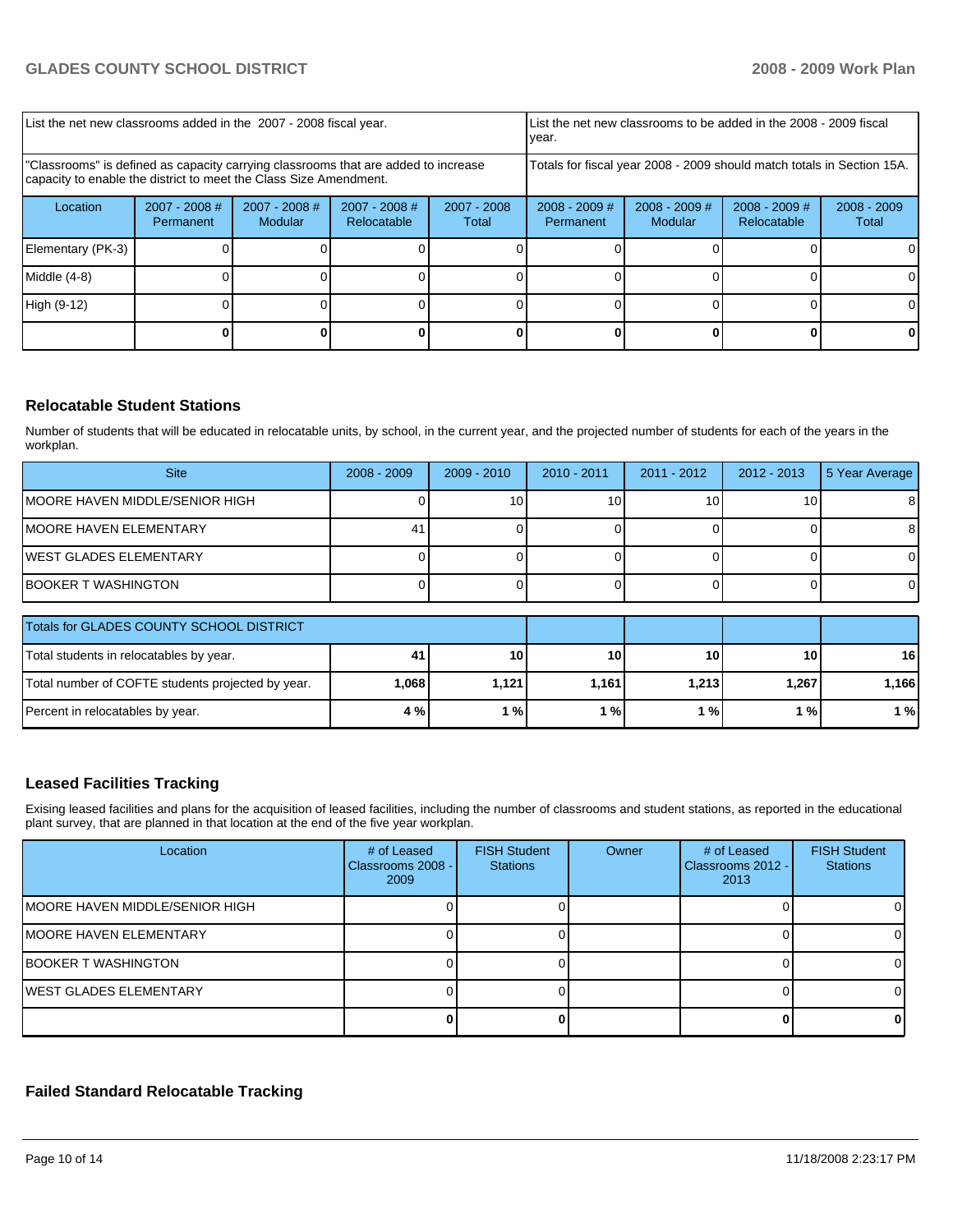Relocatable units currently reported by school, from FISH, and the number of relocatable units identified as 'Failed Standards'.

Nothing reported for this section.

# **Planning**

## **Class Size Reduction Planning**

**Plans approved by the school board that reduce the need for permanent student stations such as acceptable school capacity levels, redistricting, busing, year-round schools, charter schools, magnet schools, public-private partnerships, multitrack scheduling, grade level organization, block scheduling, or other alternatives.** 

Currently the district does not anticipate a need to reduce student stations, due to availablity surplus at Moore Haven campus

#### **School Closure Planning**

**Plans for the closure of any school, including plans for disposition of the facility or usage of facility space, and anticipated revenues.** 

None expected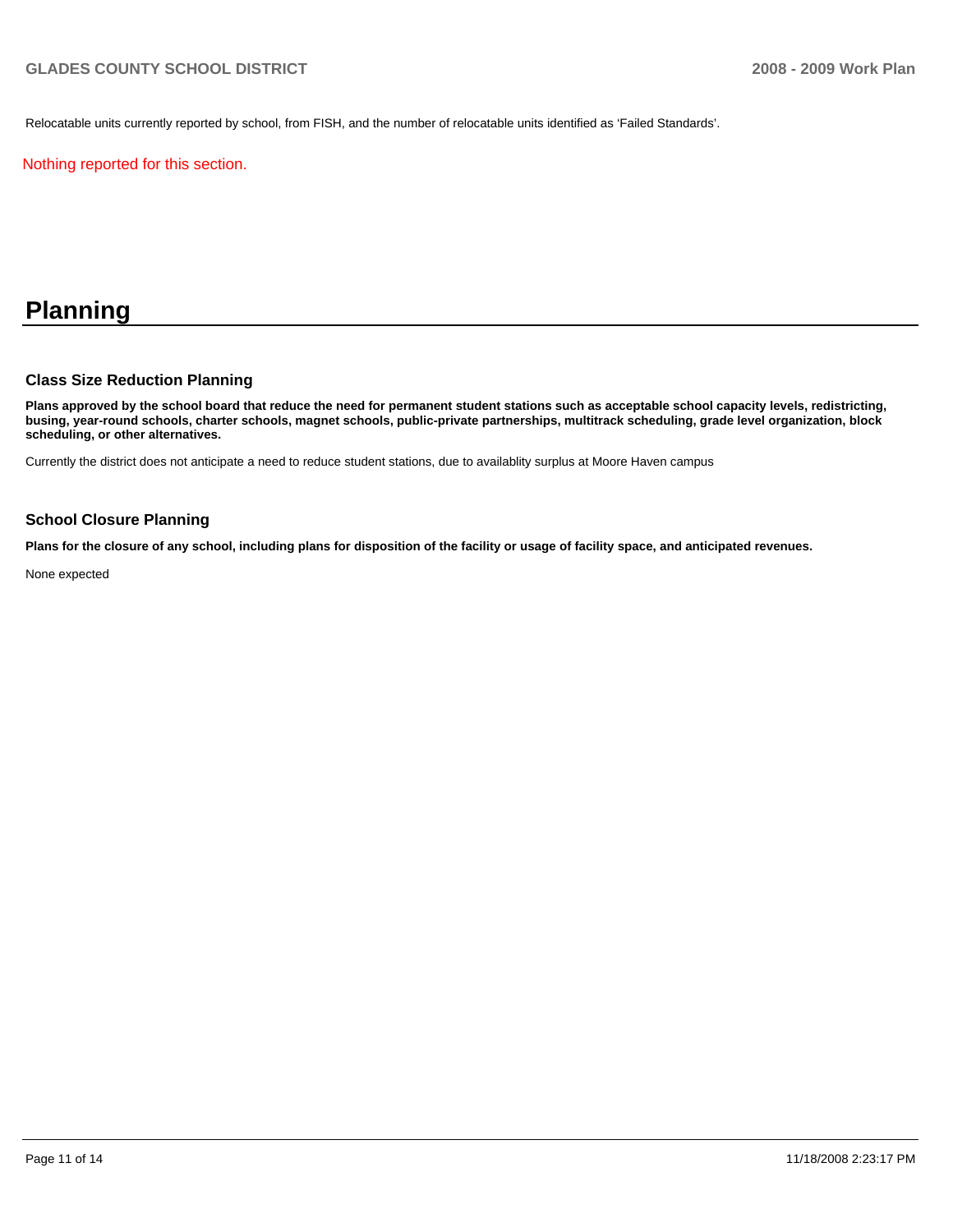# **Long Range Planning**

#### **Ten-Year Maintenance**

District projects and locations regarding the projected need for major renovation, repair, and maintenance projects within the district in years 6-10 beyond the projects plans detailed in the five years covered by the work plan.

| Project                      | 2012 - 2013 / 2017 - 2018<br><b>Projected Cost</b> |
|------------------------------|----------------------------------------------------|
| Building 1 A/C               | \$90,000                                           |
| A/C replacement - throughout | \$100,000                                          |
|                              | \$190,000                                          |

## **Ten-Year Capacity**

Schedule of capital outlay projects projected to ensure the availability of satisfactory student stations for the projected student enrollment in K-12 programs for the future 5 years beyond the 5-year district facilities work program.

#### Nothing reported for this section.

# **Ten-Year Planned Utilization**

Schedule of planned capital outlay projects identifying the standard grade groupings, capacities, and planned utilization rates of future educational facilities of the district for both permanent and relocatable facilities.

| Grade Level Projections         | <b>FISH</b><br>Student<br><b>Stations</b> | <b>Actual 2007 -</b><br><b>2008 FISH</b><br>Capacity | Actual<br>$2007 -$<br>2008<br><b>COFTE</b> | Actual 2007 - 2008<br><b>Utilization</b> | Actual 2008 - 2009 / 2017 - 2018 new<br>Student Capacity to be added/removed | Projected 2017<br>2018 COFTE | Projected 2017 -<br>2018 Utilization |
|---------------------------------|-------------------------------------------|------------------------------------------------------|--------------------------------------------|------------------------------------------|------------------------------------------------------------------------------|------------------------------|--------------------------------------|
| Elementary - District<br>Totals | 604                                       | 604                                                  | 425.04                                     | 70.36 %                                  |                                                                              | 600                          | 99.34 %                              |
| Middle - District Totals        |                                           |                                                      | 0.00                                       | $0.00\%$                                 |                                                                              |                              | 0.00 %                               |
| High - District Totals          | 1.342                                     | 1.208                                                | 756.09                                     | 62.58 %                                  |                                                                              | 800                          | 66.23 %                              |
| Other - ESE, etc                |                                           |                                                      | 0.00                                       | 0.00%                                    |                                                                              |                              | 0.00%                                |
|                                 | 1,946                                     | 1,812                                                | 1,181.13                                   | 65.18 %                                  |                                                                              | 1,400                        | 77.26 %                              |

## **Ten-Year Infrastructure Planning**

**Proposed Location of Planned New, Remodeled, or New Additions to Facilities in 06 thru 10 out years (Section 28).** 

Remodel of Moore Haven HS Administration offices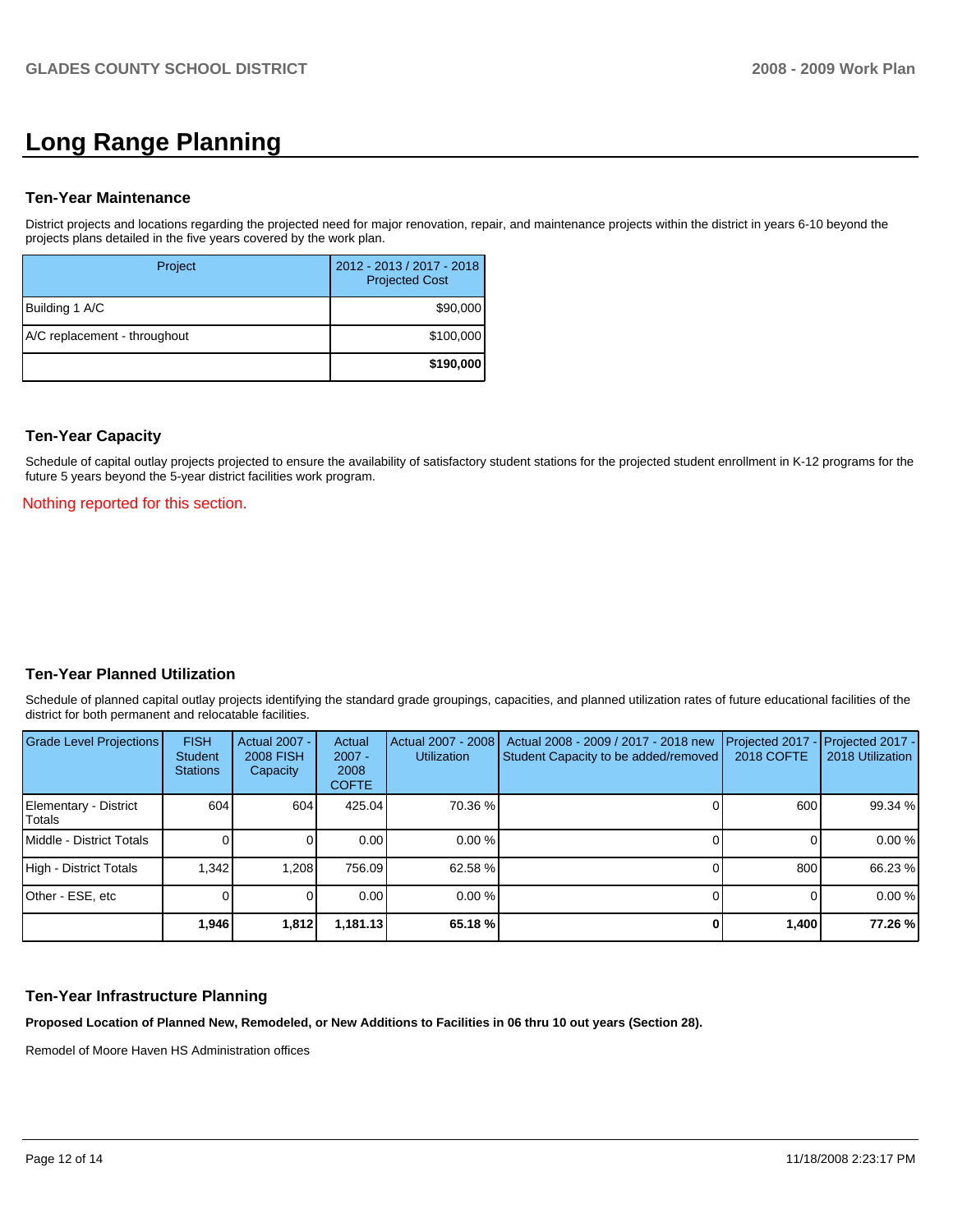Plans for closure of any school, including plans for disposition of the facility or usage of facility space, and anticipated revenues in the 06 thru 10 out **years (Section 29).** 

none

#### **Twenty-Year Maintenance**

District projects and locations regarding the projected need for major renovation, repair, and maintenance projects within the district in years 11-20 beyond the projects plans detailed in the five years covered by the work plan.

Nothing reported for this section.

#### **Twenty-Year Capacity**

Schedule of capital outlay projects projected to ensure the availability of satisfactory student stations for the projected student enrollment in K-12 programs for the future 11-20 years beyond the 5-year district facilities work program.

Nothing reported for this section.

#### **Twenty-Year Planned Utilization**

Schedule of planned capital outlay projects identifying the standard grade groupings, capacities, and planned utilization rates of future educational facilities of the district for both permanent and relocatable facilities.

| <b>Grade Level Projections</b>  | <b>FISH</b><br><b>Student</b><br><b>Stations</b> | <b>Actual 2007 -</b><br><b>2008 FISH</b><br>Capacity | Actual<br>$2007 -$<br>2008<br><b>COFTE</b> | Actual 2007 - 2008<br><b>Utilization</b> | Actual 2008 - 2009 / 2027 - 2028 new<br>Student Capacity to be added/removed | Projected 2027<br>2028 COFTE | Projected 2027 -<br>2028 Utilization |
|---------------------------------|--------------------------------------------------|------------------------------------------------------|--------------------------------------------|------------------------------------------|------------------------------------------------------------------------------|------------------------------|--------------------------------------|
| Elementary - District<br>Totals | 604                                              | 604                                                  | 425.04                                     | 70.36 %                                  | 200                                                                          | 800                          | 99.50 %                              |
| Middle - District Totals        |                                                  |                                                      | 0.00                                       | 0.00%                                    |                                                                              |                              | 0.00%                                |
| High - District Totals          | 1.342                                            | 1.208                                                | 756.09                                     | 62.58 %                                  | 100                                                                          | 1.100                        | 84.10 %                              |
| Other - ESE, etc                |                                                  |                                                      | 0.00                                       | 0.00%                                    |                                                                              |                              | 0.00%                                |
|                                 | 1,946                                            | 1,812                                                | 1,181.13                                   | 65.18 %                                  | 300                                                                          | 1,900                        | 89.96 %                              |

# **Twenty-Year Infrastructure Planning**

**Proposed Location of Planned New, Remodeled, or New Additions to Facilities in 11 thru 20 out years (Section 28).** 

none at this time